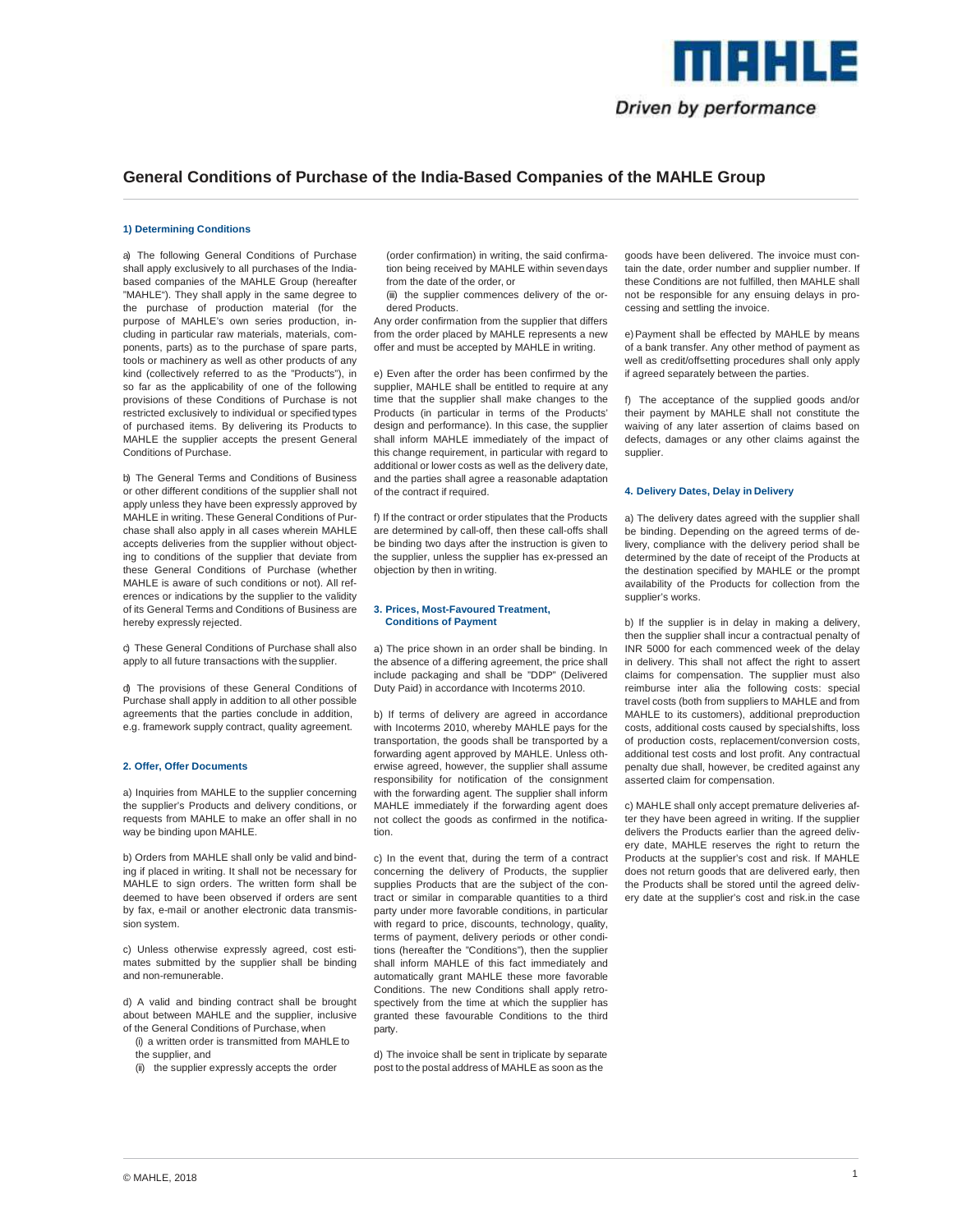# Driven by performance

me HLE

of a premature delivery, MAHLE shall be entitled to use the agreed delivery date as the basis for calculating the date of payment.

d) Notwithstanding lit.  $a$ ) – b), if the supplier realizes that it is not possible to comply with a delivery date or quantity agreed with MAHLE, it must inform MAHLE immediately, stating the reasons, the anticipated duration of the delay and the effects it will have, together with suitable measures for averting them.

e) All special journeys the supplier decides to make must be recorded, specifying the order de-tails/information, the reason for the special journey and measures for correcting these reasons and sent to MAHLE's Logistics Department at the beginning of a calendar month for the preceding month. The supplier shall initiate the corrective measures immediately.

- f) For each case of negligent
- (i) deviation from delivery and packaging specifications,
- (ii) premature delivery or
- (iii) overdelivery

MAHLE shall be entitled to assert a claim for its additional expenses for logistics in the form of lump sum compensation amounting to INR 5000 (notwithstanding the right to demonstrate greater damages in individual cases). The supplier shall in each case be entitled to demonstrate that MAHLE has incurred no damages or fewer dam-ages than this lump sum.

#### **5. Force majeure**

a) Interruptions to delivery caused by events that are unforeseeable and unavoidable and outside the supplier's sphere of influence and for which the supplier is not responsible such as force majeure, war or natural catastrophes shall release the supplier from its obligations for the duration of this interruption and to the extent of its impact.

b) Agreed periods of time shall by extended by the duration of such an interruption; MAHLE must be informed of the occurrence of such an interruption immediately and in an appropriate manner.

c) If the end of such an interruption is not foreseeable or the interruption lasts longer than two months, then each party shall have the right to withdraw from the affected contract (or the not yet fulfilled Products) or to terminate the contract without notice.

# **6. Dispatch, Transfer of Risk**

a) The delivery (including the transfer of risk) shall comply with the trade terms (in particular Incoterms 2010) usual in the automobile industry and specified in the order and at the place of receipt/use or collection specified by MAHLE in the order. In the absence of such a provision, the delivery shall be made DDP (Incoterms 2010) to the place of receipt or use specified in the order. In this case the risk

is transferred at the time of delivery to the agreed place of receipt/use.

#### **7. Quality and Documentation**

a) The supplier shall comply with the recognized technical regulations and any applicable safety regulations. In terms of the design and characteristic features of the delivery item, the supplier shall comply with any drawings, samples or other specifications or documents received from MAHLE. Modifications to the delivery item or a previously approved production process or its relocation to another site shall require a written notice in due time to MAHLE and the prior express consent of MAHLE in writing.

b) If the supplier delivers production material to MAHLE, the following provisions shall also apply unless MAHLE has made a different written request in an individual case or has made a different agreement with the supplier.

c) The supplier shall maintain or develop a quality management system based on the latest valid version of IATF 16949. Certificates from an accredited body or second-party certification and equivalent QM systems such as VDA Volume 6 Part 1 and ISO 9001 geared specifically towards the automobile industry may be recognized by MAHLE after prior inspection by MAHLE. The supplier shall provide MAHLE with a copy of the latest certificate and shall send MAHLE a new certificate without being asked upon the expiry of the certificate's validity date. MAHLE shall be informed immediately if the certificate is revoked.

d) Any initial sample shall be produced in compliance with PPAP (AIAG). In addition to the initial sample inspection report, the supplier shall enter all material data in the IMDS material database<br>(International Material Data System, (International Material Data System, www.mdsystem.com); the approved and accepted IMDS entry for all relevant material data is a component and precondition of each successful initial sample approval.

e) Irrespective of successful initial sampling in accordance with lit. e), the supplier shall continually check the quality of the delivery items. Moreover, the parties to the contract shall each keep the other informed about the options for further quality improvement.

f) If the supplier and MAHLE have not reached a firm agreement as to the nature and extent of the tests as well as the test equipment and methods, MAHLE shall be prepared, at the supplier's request, to discuss the tests with the supplier within the limits of its knowledge, experience and possibilities in order to establish the required state of the testing technology.

g) In the case of Products specifically identified in the technical documents or by means of a separate agreement, the supplier shall moreover record in special drawings, when, in what way and by whom the delivery items have been tested with regard to the characteristics specified in the documentation as well as the outcome of the required quality tests. The test documents shall be retained for 15 years and submitted to MAHLE as required. The supplier shall impose the same obligation on sub-suppliers within the bounds of what is legally possible.

h) In so far as any authorities or customers of MAHLE ask to inspect the production processes and test documents of MAHLE in order to verify certain requirements, the supplier shall be ready to grant them the same rights in its company and give all reasonable assistance, unless doing so he would infringe the supplier's existing obligations of secrecy towards a third party. The supplier shall impose the same obligation on sub-suppliers within the bounds of what is legally possible.

i) In other respects, following a reasonable period of notice and during normal business hours, and at intervals MAHLE deems necessary, MAHLE shall be entitled at any time to carry out reasonable inspections and quality audits of the premises in which the supplier manufactures the Products.

MAHLE shall have the right to terminate the present contract by informing the supplier in writing to this effect if the supplier fails to comply with the agreed quality standards for a period of three months.

j) The supplier shall impose on its subcontractors the obligations contained in the above provisions of this item 7.

#### **8. Hazardous Substances and Preparations**

a) The supplier shall fulfill the legal regulations of the countries of manufacture and distribution relating to goods, materials and procedures that are subject to special treatment, inter alia regarding their transportation, packaging, labelling, storage, handling, manufacture and disposal on account of laws, ordinances and other regulations or on account of their composition and their impact on the environment.

b) In this case, the supplier shall provide MAHLE with the necessary papers and documents before the order is confirmed. In particular, all hazardous substances and water-endangering materials may be delivered only after presentation of an EC safety data sheet and after approval has been given by MAHLE. Should the requirements in accordance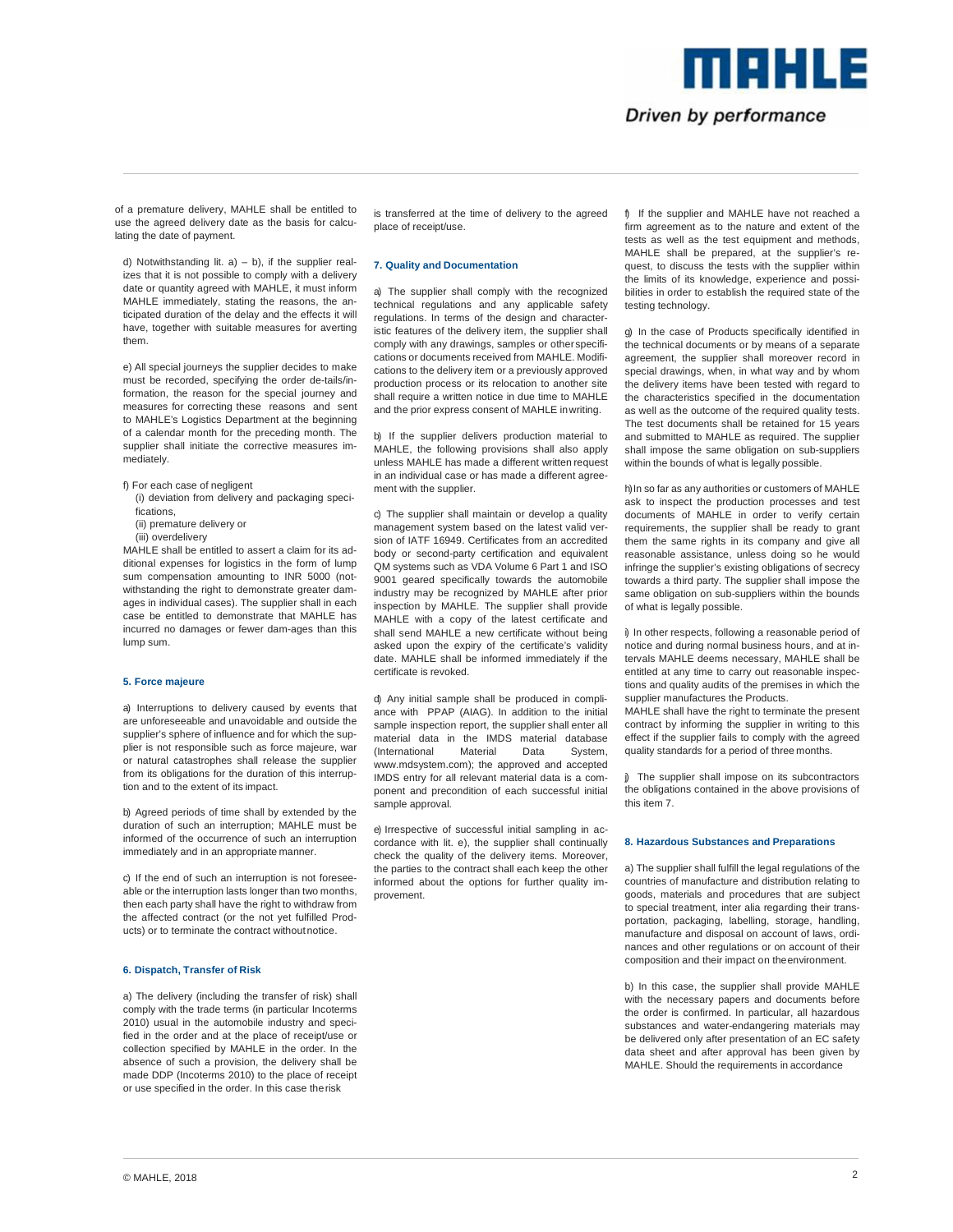

# Driven by performance

with lit. a) change during the delivery relations, the supplier shall immediately forward to MAHLE the papers and documents relating to the changed requirements.

c) MAHLE shall be entitled to return hazardous sub-stances and water-endangering materials that were supplied for test purposes to the supplier free of charge.

d) The supplier shall be liable to MAHLE for any damage arising as a result of negligent non-compliance with the existing legal regulations.

e) Solely for information purposes, and excluding any responsibility for their accuracy and completeness, MAHLE provides a "Prescription List/List of Substances Subject to Declaration" on the MAHLE homepage (www.mahle.com).

f) The supplier must enter components (heavy metals) relevant to the EU directive on end-of-life vehicles (ELV - End of Life Vehicles) in the IMDS database at its own expense; they shall then be deemed declared.

g) On the basis of the EU directive on end-of-life vehicles, the supplier shall undertake to ensure the following:

- (i) Production and furnishing of a component-related concept for draining and unloading harmful substances;
- (ii) Provision of a utilisation concept for selected supplied parts after agreement with MAHLE;
- (iii) Highest possible recycling rate and use of renewable raw materials after agreement with MAHI F

h)In fulfilling its contractual obligations, the supplier shall also comply with all legal and official regulations with regard to environmental protection.

i)The supplier shall indemnify MAHLE in full against all consequences, in particular damages suffered by MAHLE and any claims of third parties against MAHLE, that result from the supplier negligently not. partially, or belatedly complying with or fulfilling the above provisions in lit. f) - h.).

# **9. Packaging**

a) The supplier shall comply with the requirements of the latest valid Packaging Ordinance.

b) The supplier shall take back used, empty packaging free of charge. If this is not possible, the supplier shall pay the corresponding, reasonable disposal costs incurred by MAHLE.

# **10. Material Defects and Recourse**

a) Unless otherwise stated in the following provisions, the legal regulations shall apply to deliveries of defective goods (in particular to production material).

b) On receipt of Products supplied by the supplier for production purposes (production material) MAHLE shall examine that the goods ordered conform with those delivered and inspect them for any discrepancies in quantity or externally identifiable damage in so far as and as soon as this is possible in the ordinary course of business. MAHLE shall inform the supplier immediately of any defects ascertained during this inspection. In all other respects the supplier shall waive any further incoming goods inspection and testing on MAHLE's part. In the case of other defects that are not ascertained by MAHLE until the supplied goods are being processed or used for their intended purpose, MAHLE shall inform the supplier immediately upon ascertaining the defects. In this respect the supplier shall waive the defense of delayed complaint.

c) If defective goods are delivered, the supplier shall first be given the opportunity to carry out remedial work, i.e. at MAHLE's discretion either to remedy the defect or supply a new item (replacement parts). In both cases the supplier shall bear all costs resulting to the supplier or MAHLE, e.g. transportation costs, travelling expenses, labor and material costs or costs for an incoming goods inspection over and beyond the normal scope. The same shall apply to any costs that may be incurred for removal and fitting. If the case of a subsequent delivery, the supplier shall bear the cost of taking back the defective .<br>Products.

d) If the opportunity to carry out remedial work fails, or if such work represents an unreasonable burden on MAHLE, or if the supplier does not make an immediate start, then MAHLE shall be entitled to withdraw from the contract / order without setting any further time limit and to return the Products at the supplier's risk and expense. In these and other urgent cases, in particular to avert acute dangers or avoid substantial damage, if it is no longer possible to inform the supplier of defects and give the supplier even a short period in which to remedy them, MAHLE shall be entitled to remedy the faults itself or have them remedied by a third party at the supplier's expense.

e) Unless otherwise specified below, claims based on defects shall be subject to a limitation period of 30 months from the date the goods are delivered to MAHLE. The legal regulations shall apply to material

defects in delivered items that are used according to their intended purpose for a building or to defects of title. If replacement parts are supplied (cf. lit. c)) the limitation period shall commence anew upon their delivery to MAHLE.

f) Any further claims, in particular for damages or in connection with warranties of the supplier, shall not be affected.

g) For each case wherein MAHLE settles a warranty claim, the supplier, if responsible for the defect, shall undertake to pay fixed lump-sum compensation of EUR 100 (notwithstanding MAHLE's right to assert greater damages in individual cases). The supplier shall in each case be entitled to demonstrate that MAHLE has incurred no damages or fewer damages.

h) If in its capacity as an automotive component supplier MAHLE is obliged to grant one of its customers a longer or more extensive warranty for defects, if the supplier delivers production material, the supplier shall then also undertake to accept this regulation in future after first receiving written notification thereof.

i) If customers of MAHLE – usually automobile manufacturers – apply a reference market procedure or a similar procedure that is usual in the automobile industry for determining and settling warranty claims and assert claims against MAHLE for defects in products manufactured by MAHLE that result from defects in the supplier's Products, this procedure shall also be applied to the delivery relations between the supplier and MAHLE.

# **11. Product Liability and Recall**

a) If the supplier has caused a product fault and/or (depending upon the basis upon which the claim is made) is responsible for the fault, the supplier shall undertake to pay MAHLE compensation at first request or to indemnify MAHLE against any third party claims, providing the cause of the claim lies within the supplier's control and organization and the supplier would itself be liable to a third party. If MAHLE has contributed to the cause or fault, then the supplier shall be able to assert this contributory responsibility for the cause or this contributory fault against MAHLE.

b) The obligations of the supplier in accordance with lit. a) shall also include the payment of costs incurred by MAHLE in calling on the services of a lawyer or otherwise incurred in connection with the defence of product liability claims. If MAHLE is subject to special regulations regarding the burden of proof in relations with the injured party, these regulations shall also apply in relations between MAHLE and the supplier provided that the circumstances requiring proof do not fall within MAHLE's area of responsibility.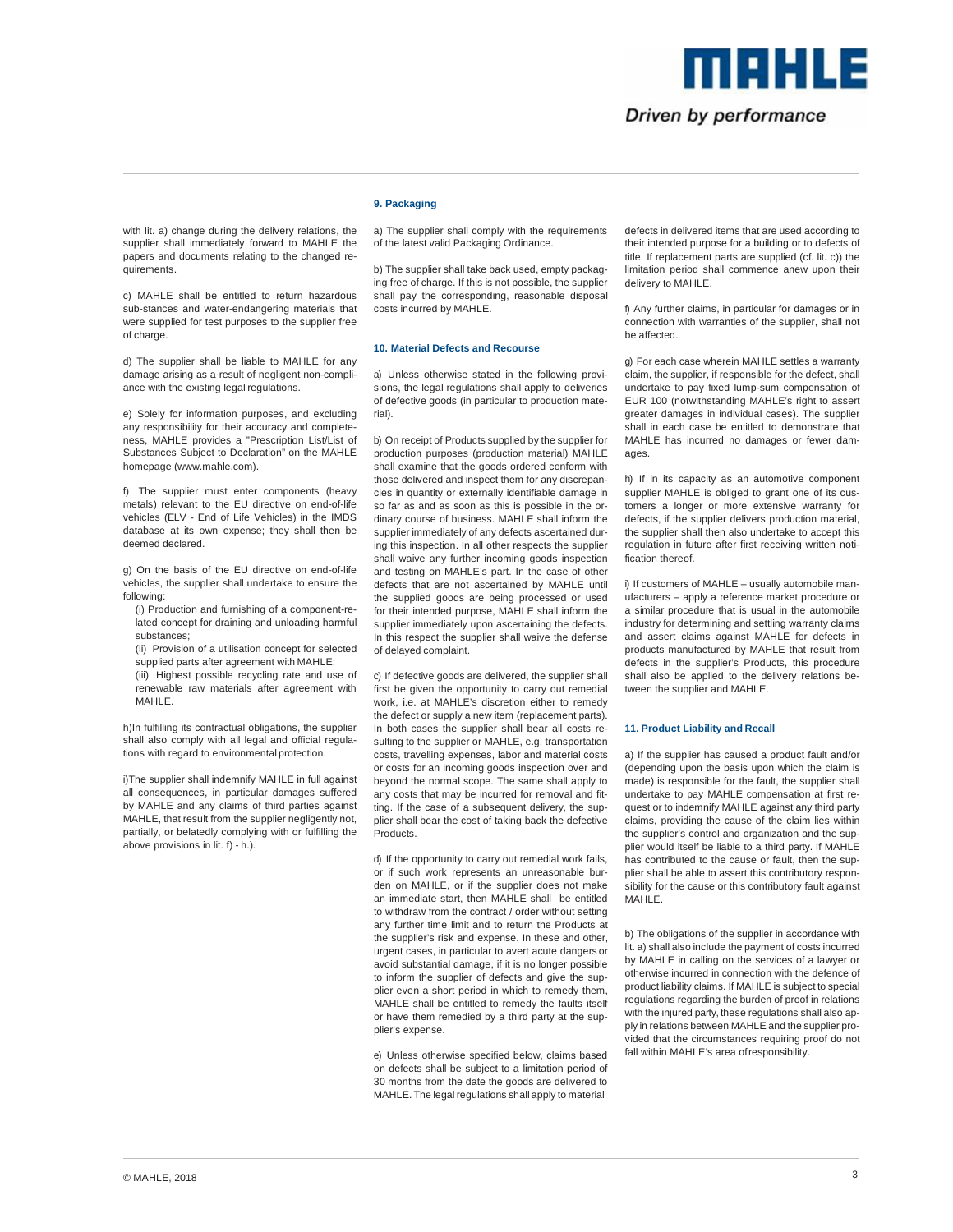

c) In product liability cases in accordance with lit. a), the supplier shall provide MAHLE with all necessary information and every support within the bounds of reason to fend off claims.

d) In so far as a recall action or program to give notice of ownership is necessary to comply with a law, ordinance, order or any other state requirement or as a safety measure to avoid personal injuries or death or in the case of other field or service actions, the costs, including labor, transportation and verifiability costs inter alia shall be shared on the basis of the contributory fault / contributory responsibility for the cause attributable to MAHLE and the supplier.

MAHLE shall inform the supplier - in so far as this is possible and reasonable - of the content and extent of the recall action or other field or service actions that are to be carried out and shall give the supplier the opportunity to express its opinion. This shall not affect any other legal claims.

e) The supplier shall undertake to take out and maintain sufficient product liability insurance to cover the risks of product liability, including the risk of recall. At the request of MAHLE the supplier shall immediately provide documentary evidence of the conclusion of such an insurance contract. If the supplier is not in a position to furnish evidence of the .<br>insurance policies within two weeks, MAHLE shall be entitled to conclude such insurance at the supplier's expense.

# **12. Industrial Property Rights**

a) The supplier guarantees that through the purchase, ownership, offering, use, processing or further transfer of the Products neither MAHLE nor customers of MAHLE shall infringe any intellectual property rights of third parties, in particular any rights of a third party as to brand, company, name, patent, utility model, design, equipment, or copyrights (including the relevant industrial property right applications) (hereafter "Industrial Property Rights") in the supplier's country of origin, as well as within the German Federal Republic, the European Union, the USA, Canada, Brazil, Argentina, Australia, China, Ko-rea, Thailand, Japan and India. If the supplier negligently infringes this obligation, then the supplier shall indemnify MAHLE and its customers at MAHLE's first request against any third-party claims arising from such actual or alleged infringements of property rights and shall bear all costs and expenses incurred by MAHLE in this respect, in particular firstly the cost of bringing an action and of defense and secondly costs resulting from observance of a possible duty to refrain.

b) Lit. a) shall not apply if the delivery item was produced on the basis of drawings, models or other detailed information from MAHLE and the supplier neither was nor needed to be aware that Industrial Property Rights of third parties were thereby infringed.

c) The parties shall undertake to inform one another immediately of any infringement risks that become known and any cases of alleged infringement and to take reasonable action by common consent against infringement claims.

d) The period of limitation shall be 3 years from the conclusion of the relevant contract.

## **13. Reservation of Title, Means of Production**

a) The Products shall become the property of MAH-LE upon payment of their full purchase price. Any extended or expanded reservation of title on the part of the supplier to delivered Products is excluded.

b) All parts, raw materials, tools, materials or other devices or items provided by MAHLE or purchased by the supplier at MAHLE's expense (and whose procurement costs have been reimbursed by MAHLE or are included in and paid for in full in the price payable for the Products) and that are associated with the manufacture of the Products or used for that purpose (hereafter "Means of Production") shall remain or become the sole property of MAHLE (hereafter "MAHLE Property"). MAHLE shall also retain all rights to drafts, samples, drawings, data, models or other information and documents supplied by MAHLE (hereafter "MAHLE Documents"). The supplier shall expressly agree that MAHLE Property or MAHLE Documents shall not be used for the manufacture or construction of products for third-party customers without MAHLE's prior consent in writing.

c) The supplier shall possess MAHLE Property and MAHLE Documents as a borrower and shall store them separately and apart from any property belonging to other persons and clearly labelled MAH-LE Property and MAHLE Documents to indicate that they are the property of MAHLE. MAHLE Property and MAHLE Documents shall not be removed from the supplier's company premises without written instruction from MAHLE, except for the purpose of fulfilling the contract.

d) The supplier shall undertake to insure MAHLE Property for its replacement value and at the supplier's own expense at least against fire, water damage and theft and to maintain such insurance policies. On request, the supplier shall provide MAHLE with documentary evidence of the existence of appropriate insurance policies. The supplier shall carry out any necessary maintenance work at the usual intervals and at its own expense and shall notify MAHLE immediately of any damage or faults.

e) If MAHLE provides the supplier with products, raw materials or other material ("Goods") so that the supplier can manufacture Products, MAHLE reserves title to such Goods. The treatment and processing, modification or installation or reshaping of such Goods by the supplier shall be carried out in the name of MAHLE. If the reserved Goods are processed together with other items that are not the property of MAHLE, MAHLE shall acquire

joint ownership of the new Product in proportion to the value of MAHLE's Goods (purchase price plus VAT) to the other processed items at the time of production.

f) If the Goods provided by MAHLE are inseparably combined or mixed with other items that are not the property of MAHLE, MAHLE shall acquire joint ownership to the new Product in pro-portion to the value of its reserved Goods (purchase price plus VAT) to the other combined or mixed items at the time of combination or mixing. If the combination or mixing is carried out in such a way that the supplier's items may be considered the main item, it shall be agreed that the supplier shall assign proportional joint ownership to MAHLE; the supplier shall store and hold in safe custody the sole property of MAHLE or the joint ownership of MAHLE in the name of MAHLE.

#### **14. Confidentiality**

a) The supplier shall undertake to treat in confidence all confidential information obtained directly or indirectly from the other party to the contract. Orders and all associated commercial and technical details are also to be treated as confidential information. In particular, all received illustrations, drawings, calculations, quality guidelines, samples and similar items are to be treated as confidential. The copying and forwarding of confidential information is only permissible within the context of operational requirements. Confidential information may only be disclosed to a third party with MAHLE's prior written consent.

b) The above obligations shall not apply to such confidential information as the supplier can prove

(i) was already generally accessible at the time of notification or was generally accessible thereafter through no fault of the supplier;

(ii) was already in the supplier's possession at the time of notification;

(iii) was made accessible to the supplier by a third party without any obligation as to confidentiality and non-usage, provided that this third party has not obtained the information directly or indirectly from the supplier;

(iv) was to be furnished to the authorities on the basis of legal regulations.

c) The supplier shall undertake to impose the same obligations to maintain secrecy on subcontractors. Confidential information made known to the supplier by MAHLE shall be used exclusively for the intended purpose.

d) The obligation to maintain secrecy shall continue to apply for a period of three years after the delivery relations have ended. At the end of the delivery relations, the supplier shall undertake to return to MAHLE all received confidential information if it is embodied or stored on electronic storage media. At MAHLE's request, the supplier shall confirm to MAHLE in writing that it has fulfilled the obligation arising from the last two sentences.